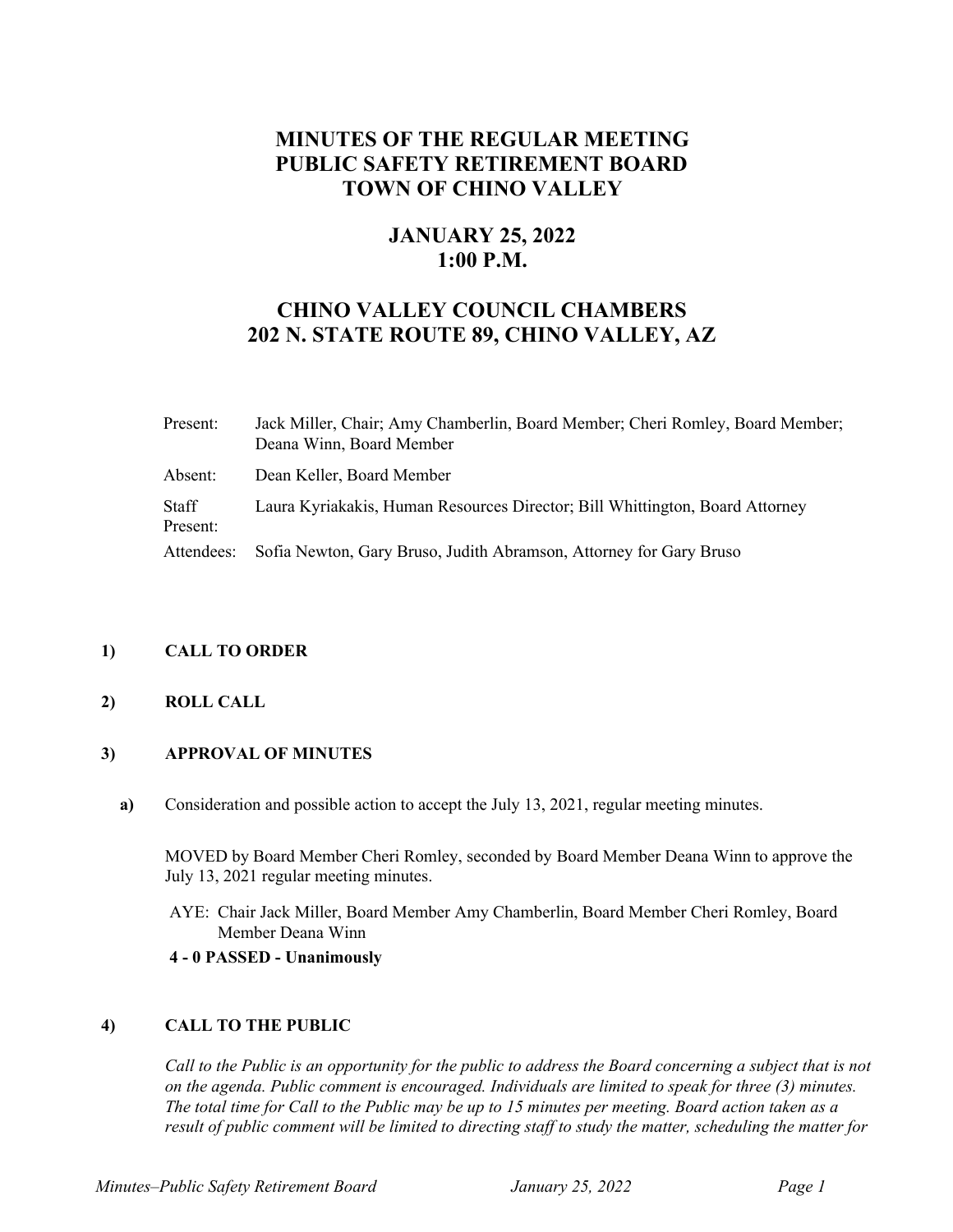*further consideration and decision at a later date, or responding to criticism.*

## **5) OLD BUSINESS**

#### **6) NEW BUSINESS**

**a)** Training session with Public Safety Retirement Board Members.

Board Attorney Whittington reported that the law had been changed and now required all new Board Members to get training within six months from January 1. Since all current Members were existing, the law did not apply to them. Staff was providing written information since the current Board had been through training for several years. They had to review the Town's version of the Uniform Rules of Procedure, the Open Meeting Law, and the rules and regulations regarding the performance of their duty. He could present a short or longer version of the Open Meeting Law at the current meeting. He explained the penalties for not following it and explained that accidental violations were common amongst boards. He recommended occasional reviews of the rules and laws. Staff explained that training could be provided by PSPRS through videos. Members agreed to the five-minute Open Meeting Law review.

Mr. Whittington reported that the annual Public Safety Retirement conference would be by video for one day. He recommended Members attend to hear the comprehensive rules.

**b)** Discussion and review of Open Meeting Laws.

Mr. Whittington reviewed the Open Meeting Law, which was intended to ensure the Public knew what they were doing with the money they had power over.

- The simple rules were reviewed for the Members.
- Staff did not have a "Do not respond to all" at the end of their email, but would be adding it.
- **c)** Discussion and possible action regarding Officer Jeffrey Pizzi's application to enter into DROP, effective December 25, 2021.

MOVED by Board Member Cheri Romley, seconded by Board Member Deana Winn to approve Officer Jeffery Pizzi's application to enter into DROP, effective December 25, 2021.

AYE: Chair Jack Miller, Board Member Amy Chamberlin, Board Member Cheri Romley, Board Member Deana Winn

## **4 - 0 PASSED - Unanimously**

## **7) EXECUTIVE SESSION**

*The Board may vote to recess the Regular Meeting and hold an Executive Session, which will not be open to the public, for the following purposes:*

Mr. Whittington recommended that the Members cover all the items, so they did not need to come out each time to make multiple motions. They would need one motion to go into executive session covering each statute in Items  $7(a)$ ,  $7(b)$ , and  $7(c)$ .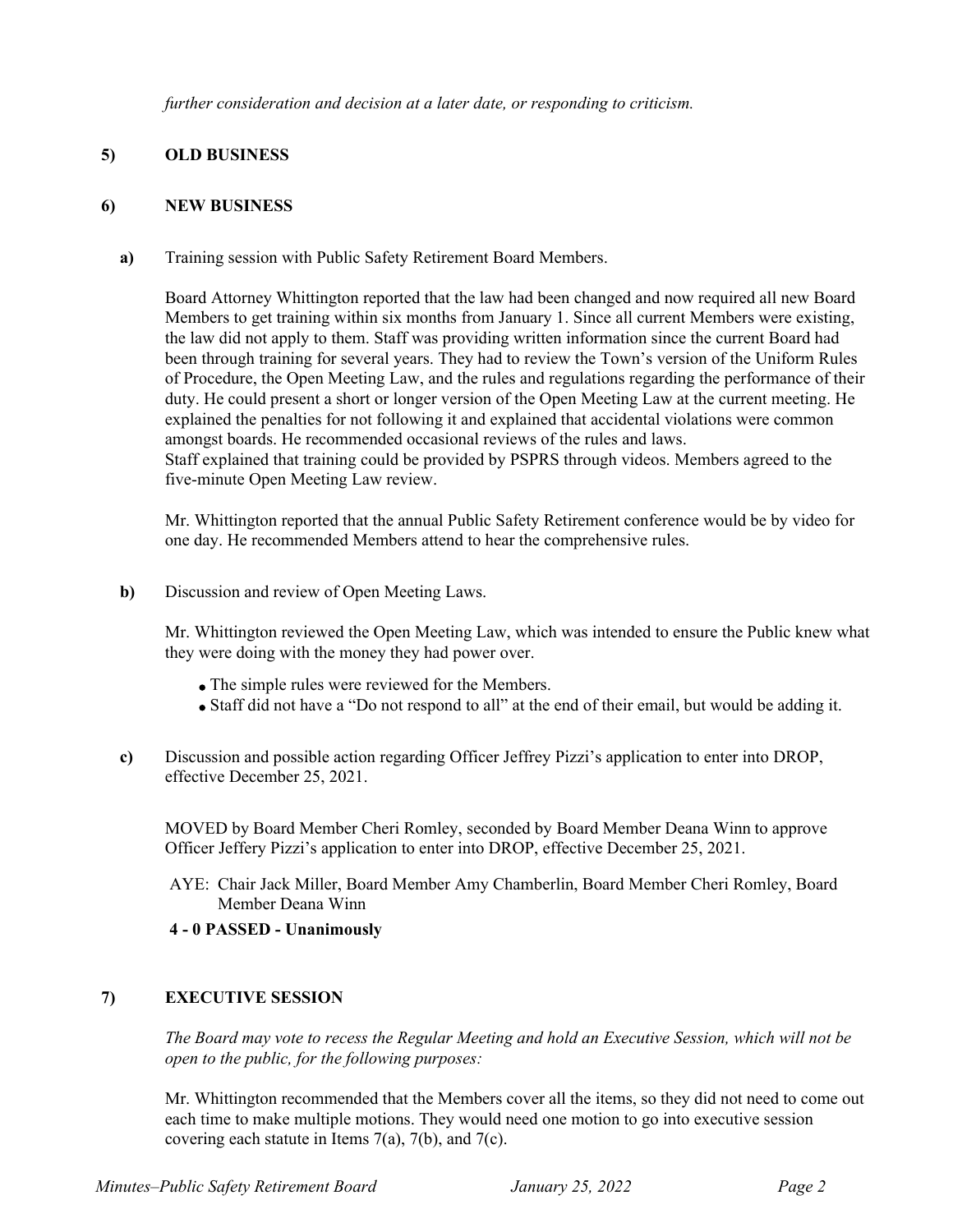MOVED by Chair Jack Miller, seconded by Board Member Cheri Romley to go into executive session for legal advice under  $(A)(3)$ , to review exempt records under  $(A)(2)$ , for personnel matters under (A)(1) regarding 7(a) the Newton matter, 7(b) the Bruso matter, and 7(c) the Newton and Quintana matter.

AYE: Chair Jack Miller, Board Member Amy Chamberlin, Board Member Cheri Romley, Board Member Deana Winn

#### **4 - 0 PASSED - Unanimously**

- **a)** Possible vote to go into executive session for legal advice pursuant to A.R.S. § 38-431.03(A)(3); for personnel matters pursuant to A.R.S. § 38-431.03(A)(1) and pursuant to A.R.S. Section 38-431.03(A)(2) for discussion and consideration of records exempt by law from public inspection regarding Sofia Newton's disability application.
- **b)** Possible vote to go into executive session for legal advice pursuant to A.R.S. § 38-431.03(A)(3); for personnel matters pursuant to A.R.S.  $\S 38-431.03(A)(1)$  and pursuant to A.R.S. Section 38-431.03(A)(2) for discussion and consideration of records exempt by law from public inspection regarding Gary Bruso's disability application.
- **c)** Executive session for legal advice pursuant to A.R.S. §38-431.03(A)(3); for personnel matters pursuant to A.R.S. § 38-431.03(A)(1) and pursuant to A.R.S. Section 38-431.03(A)(2) for discussion and consideration of records exempt by law from public inspection regarding acceptance into the Public Safety Personnel Retirement System with regard to: - Jesse Newton – DOH 9/13/2021
	- Paul Laymon Quintana DOH 12/13/2021

## **8) NEW BUSINESS RESUMED**

*After the Executive Session, the Board will reconvene the Regular Meeting.*

Chair Miller reconvened the public meeting at 2:05 p.m.

**a)** Discussion and possible action to accept Jesse Newton in the Public Safety Retirement System.

MOVED by Board Member Amy Chamberlin, seconded by Board Member Deana Winn to accept Jesse Newton in the Public Safety Retirement System. The motion was to include any pre-existing medical conditions.

AYE: Chair Jack Miller, Board Member Amy Chamberlin, Board Member Cheri Romley, Board Member Deana Winn

## **4 - 0 PASSED - Unanimously**

**b)** Discussion and possible action to accept Paul Laymon Quintana in the Public Safety Retirement System.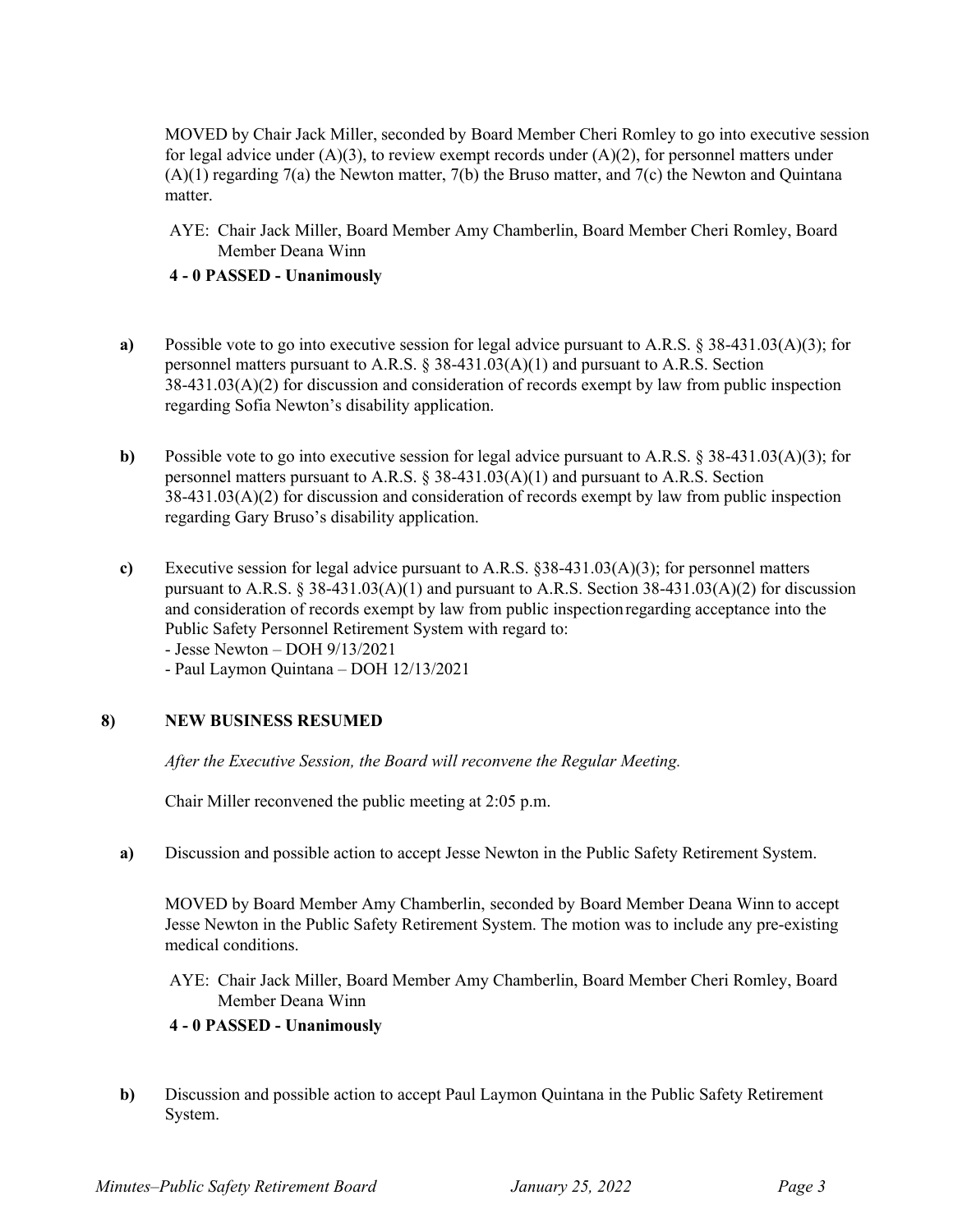MOVED by Board Member Cheri Romley, seconded by Board Member Deana Winn to accept Paul Laymon Quintana in the Public Safety Retirement System.

AYE: Chair Jack Miller, Board Member Amy Chamberlin, Board Member Cheri Romley, Board Member Deana Winn

#### **4 - 0 PASSED - Unanimously**

**c)** Discussion and possible action regarding Sofia Newton's application for disability.

Members discussed the following:

- The results of an independent medical exam (IME) by Dr. Parker from September 4, 2021, which included notes on current and historical personality conflicts, stressors, medical issues, and mental health issues, were reviewed. The report also included an on-the-job interaction and situation that were mentally difficult to handle.
- She had struggled with PTSD.
- She was found by medical personnel not fit for duty and ultimately resigned her position.
- She was reported to have a positive emotional state, relationships and a good recollection of events.
- She reported issues with substance abuse, concentration, worry, and had strange experiences and thoughts.

Members and Ms. Newton discussed the following:

- Her on-the-job interaction was reported informally to a supervisor.
- There were discrepancies from the P5 report and the earlier diagnosis.
- She disputed some issues as reported. She reported that although there were preexisting conditions, symptoms did not show up until she became a police officer.

Members discussed the following:

- Members discussed questions based off the P5 Form.
- She was found to have a mental disorder and PTSD that prevented her from doing her job. It was too early to determine if the PTSD caused by her police position was disabling.
- Her mental condition was pre-existing and should be treatable with therapy and medication. The new medication would likely interfere with her ability to do her job as a police officer.
- Her mental disorder was not believed to be caused by her position as a police officer because it was a preexisting condition that was most likely genetic.
- Members completed the P5 Form. They determined the application was filed timely. The Members determined employment was terminated because of a disability and not a disciplinary issue. The employee was no longer working in any position in her job classification and had not refused any reasonable position or duties. Members determined the condition occurred prior to the current PSPRS date and was not a result of an event that occurred during duty.

MOVED by Board Member Cheri Romley, seconded by Board Member Amy Chamberlin to approve the entries made to the P5 Form.

AYE: Chair Jack Miller, Board Member Amy Chamberlin, Board Member Cheri Romley, Board Member Deana Winn

## **4 - 0 PASSED - Unanimously**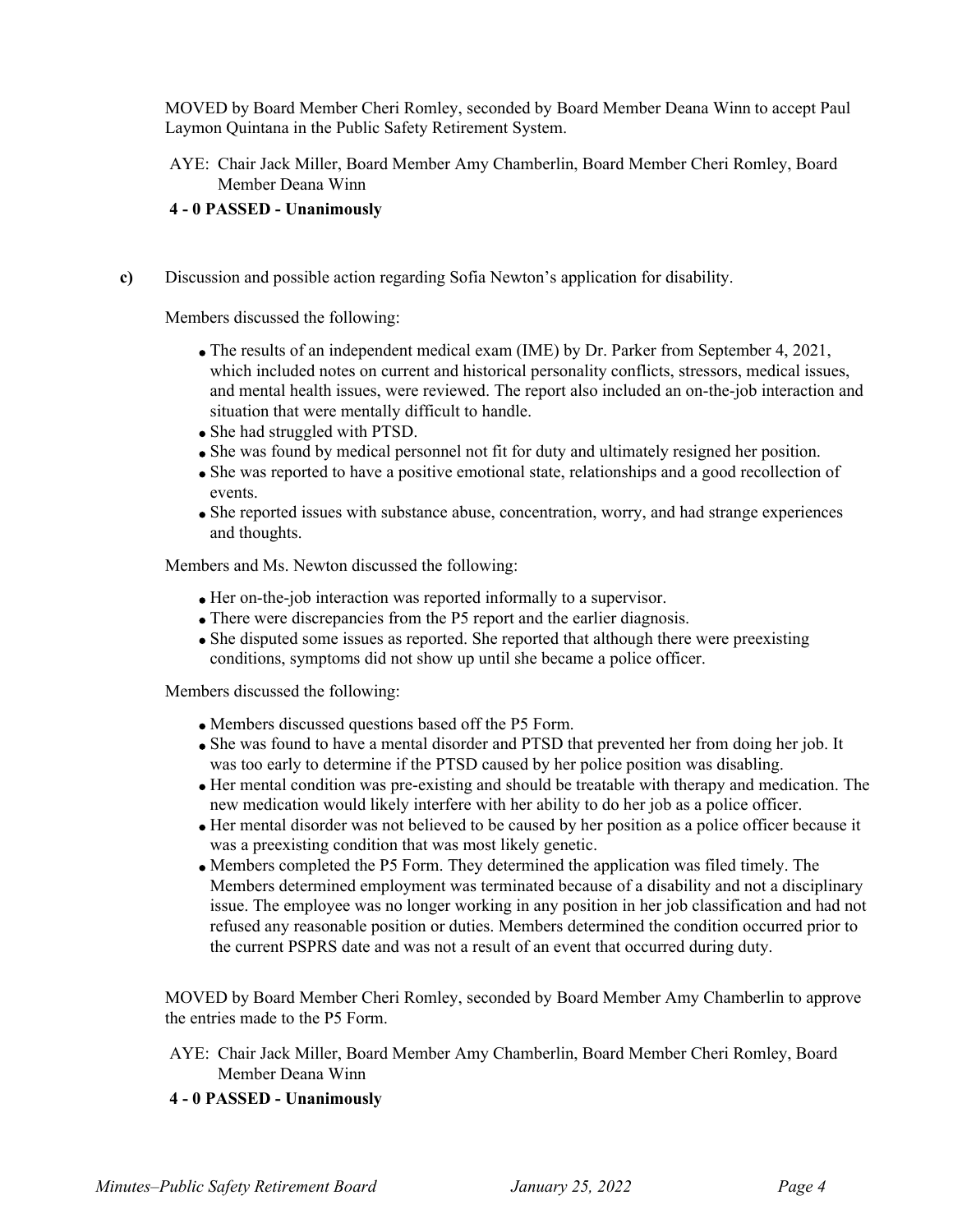MOVED by Board Member Cheri Romley, seconded by Board Member Amy Chamberlin to deny Sofia Newton's application for disability.

AYE: Chair Jack Miller, Board Member Amy Chamberlin, Board Member Cheri Romley, Board Member Deana Winn

#### **4 - 0 PASSED - Unanimously**

The motion was made and approved based off of Doctor Parker's report dated September 4, 2021, for the reasons previously stated. In the Doctor's opinion (page  $15, \#1$ ) the incident was disabling, but the condition was preexisting (page 16, #2 and 3).

**d)** Discussion and possible action regarding Gary Bruso's application for disability.

Members, Mr. Bruso's Attorney, and Mr. Bruso discussed the following:

- Mr. Bruso had been before the Board four times. When he first saw Dr. Parker, it was reported in the first IME dated May 18, 2018, that he had PTSD, but it could not be determined if it was permanent. The doctor recommended additional medication. He went back to Dr. Parker on July 18, 2019, who confirmed he was eligible for temporary disability. On May 11, 2021, he applied for administrative disability, which was changed to accidental disability. Dr. Parker reported on the P5 there were conflicts on the medical evidence, which was explained on the IME report. Dr. Parker recommended he see another IME Doctor who was independent of Dr. Parker. This was done through Dr. Segal.
- The employee reported a conglomeration of stressful and traumatizing calls that were handled over the years, including an abused infant that had been shaken and dropped but appeared okay when Mr. Bruso saw him. He also responded to homicides that affected him, including a 2013 homicide involving a decapitation, which he responded to the scene. There was no written report but should be radio reports and records that he was on the scene. Mr. Bruso also detailed his experience with a spousal shooting.
- There was no childhood trauma detailed in any report.
- Mr. Bruso described himself as chronically unhappy, irritable, moody, and anxious, even though his social media posts showed he did have moments of happiness. He denied he had called his future bleak and short, as was reported in the IME. His attorney explained that the statement was based on an interpretation of the results of a test Mr. Bruso took and that other emotional control details were interpretations based on his answers to the Minnesota Multiphasic Personality Inventory. Although not his direct words, the answers were interpreted as his feelings. They were also things that were said during his interview.
- Members discussed his income as a police officer and his current higher income with the lumber industry. His income was inconsistent and was based on commissions. Mr. Bruso had not filed for Social Security disability benefits because he was still able to work in a job that did not have police duties.
- He was not currently happy with his life because of his emotional struggles, and his emotions were up and down. He struggled with relationships.
- Although he could no longer serve as a police officer due to possible triggers of a stressful situation, he was able to move on to other employment, but he continued to struggle with losing his temper.
- Counseling during his temporary disability helped in some areas. He was still going to counseling and learning tools to use, but sometimes he reacted before he used the tools.
- He did not think he struggled more or less than other officers from his experiences, but thought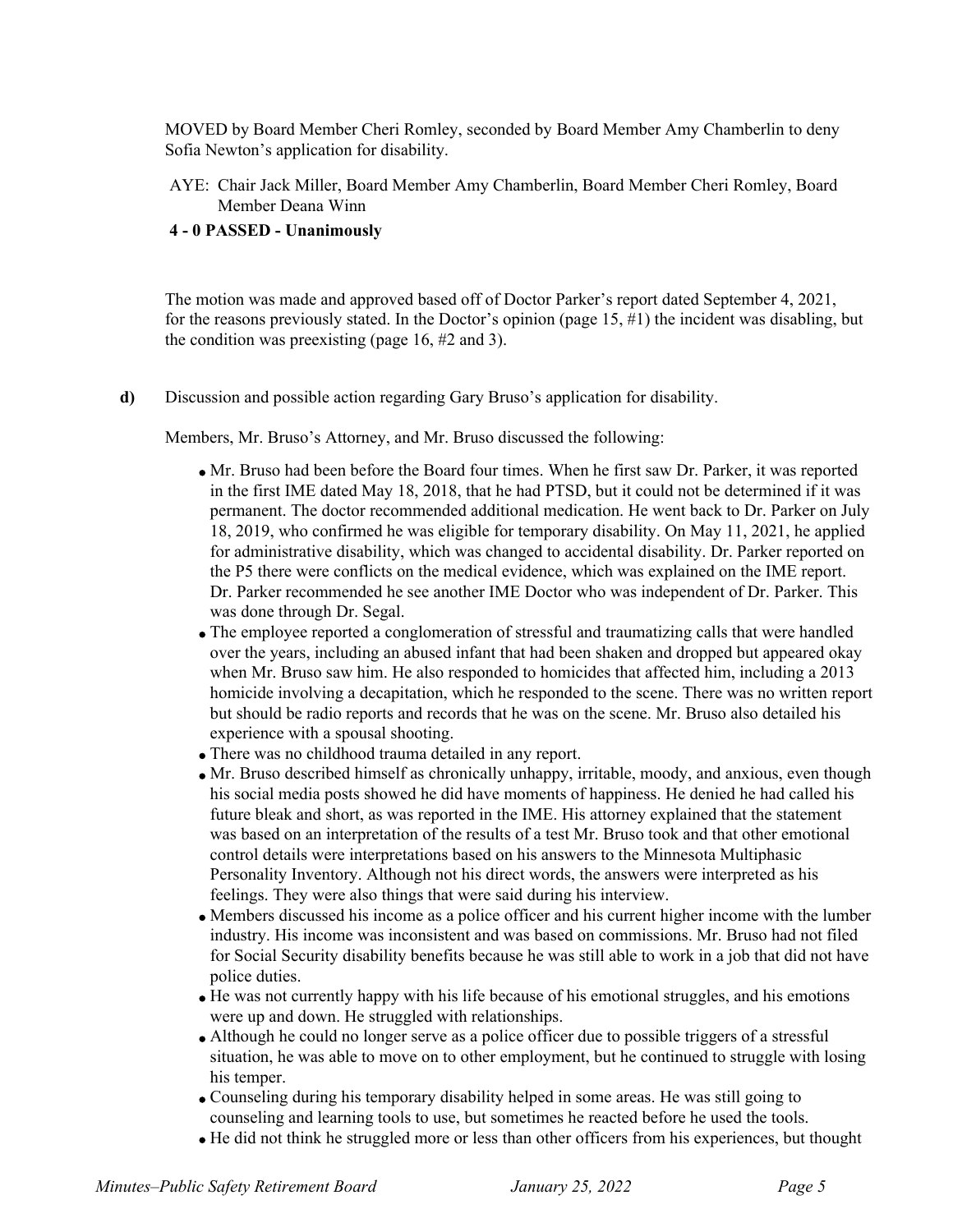it was how he was made that intensified his struggles.

- According to Mr. Bruso's attorney, the Statute said that if he could no longer serve as an officer, it became the burden of the Town. Mr. Bruso thought that if he had not had the events over his ten-years with the police department, he would still be working for them. He planned to do 20-years and retire, and at no fault of his own he could no longer do that.
- Members discussed that Mr. Bruso did not have any issues until he was demoted and went through personal issues. After that, he never returned to the job. Mr. Bruso denied that was the issue and explained it was after a seminar he realized he needed help.
- Dr. Segal reported no prior emotional issues, but in earlier reports he spoke about several prior emotional incidents that occurred in his life. Members were concerned about the discrepancies in the doctors' reports and issues not being discussed with both doctors. Mr. Bruso explained he only honestly answered the questions given to him, which the results were based on.
- Members discussed past incident dates and the final date of his resignation, which happened years after the incidents he mentioned as his stressors. Mr. Bruso said he had sought help and used the Family Medical Leave, but it was not good for his health to return to his position.
- The date of his last day at work was incorrect on Dr. Segal's report. His last day on the job was at the end of 2017. He resigned on February 1, 2018. His attorney shared a timeline overviewing his disability applications.
- Members compared Dr. Parker and Dr. Segal's reports.
	- Dr. Segal's Report and P5 reflected the following: He had a physical or mental condition that reasonably prevented him from reasonably performing his duties in his job. His disability did not result from a preexisting mental condition that existed prior to employment in the PSPRS. His disabling condition was from the performance of his duties as a police officer. There were no conflicts in the medical evidence.
	- Dr. Parker's Report and P5 (May 12, 2021) reflected the following: He had a physical or mental condition that reasonably prevented him from reasonably performing his duties in his job. His disability did not result from a preexisting mental condition that existed prior to employment in the PSPRS. His disabling condition was from the performance of his duties as a police officer. There were some conflicts in the medical evidence because Mr. Bruso went off work after being demoted and never returned to work and filed for disability on the basis of PTSD. His PTSD history, job incidents, and diagnosis were reviewed in the report.
- Mr. Bruso's attorney explained that the Statute allowed the Board to address conflicts when there were conflicts of medical evidence. The three questions that were asked and answered and were consistent in both reports supported his accidental disability retirement action.
- Members were concerned because the first report with Dr. Parker did find preexisting conditions, but those were not covered in his later reports. Mr. Bruso's attorney explained that Dr. Parker's opinion stated he had no evidence of substantial psychiatric problems prior to the date of service but he had some issues with depression that worsened with the demise of his marriage. It did not state there were preexisting conditions for his PTSD. His final report stated that there were medical evidence conflicts, but his course of illness and treatment was consistent with legitimate PTSD.
- Mr. Bruso's attorney explained that although when he first applied for disability, it was determined by Dr. Parker his condition was not permanent and would improve with time, it had not improved, and Dr. Parker agreed that his condition was now permanent. Dr. Segal agreed with that opinion. The first report by Dr. Parker was not relevant to the current application, which had been filed in 2019. The two relevant reports were dated from May and December of 2021 and addressed his current medical status.
- Members wanted to go into executive session to obtain legal advice from Mr. Whittington.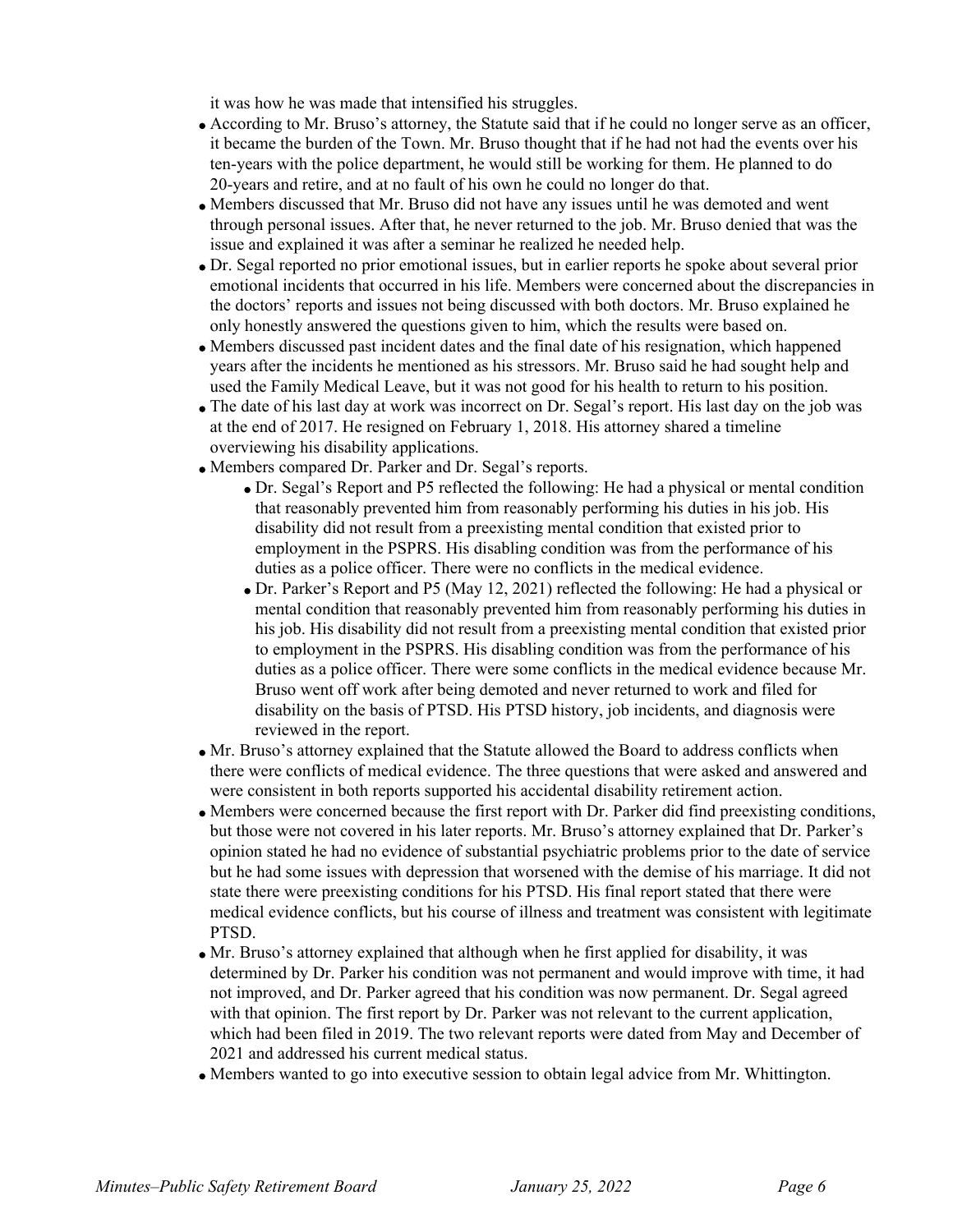MOVED by Board Member Cheri Romley, seconded by Board Member Amy Chamberlin to go into executive session for legal advice under  $(A)(3)$ , to review exempt records under  $(A)(2)$ , for personnel matters under  $(A)(1)$  regarding Item  $8(d)$  the Bruso matter.

AYE: Chair Jack Miller, Board Member Amy Chamberlin, Board Member Cheri Romley, Board Member Deana Winn

#### **4 - 0 PASSED - Unanimously**

Members reconvened the regular meeting.

Members, Mr. Bruso's Attorney, and Mr. Bruso discussed the following:

- Mr. Bruso's Attorney explained there were two medical board reports that supported granting him the accidental disability retirement based on the Statute.
- Members wanted to request clarification from Dr. Segal on why one doctor reported medical trauma and the other doctor did not.
- Dr. Segal was sent the prior reports.

MOVED by Board Member Amy Chamberlin, seconded by Board Member Cheri Romley to recess the meeting until they could get clarification from Dr. Segal about why questions about past childhood trauma were not addressed, if it was relevant to the PTSD, if the doctor received all the information, and why it was not covered in the report. Other Board questions would be submitted in writing.

AYE: Chair Jack Miller, Board Member Amy Chamberlin, Board Member Cheri Romley, Board Member Deana Winn

#### **4 - 0 PASSED - Unanimously**

MOVED by Board Member Amy Chamberlin, seconded by Board Member Deana Winn to request Department incident reports pertaining to what Mr. Bruso was involved in and observed during the Kim Cotter homicide in 2012, the homicide involving Mr. Scott in 2015, a double head-on fatal accident, and the shaken baby/child abuse in 2011.

AYE: Chair Jack Miller, Board Member Amy Chamberlin, Board Member Cheri Romley, Board Member Deana Winn

#### **4 - 0 PASSED - Unanimously**

Mr. Bruso's Attorney did not know if they could get case reports for every incident he had flashbacks about. Mr. Bruso said it had been a conglomeration of suicides and domestic issues, but it was not limited to those cases that were identified. Members wanted to see his participation level in the identified incidents.

Mr. Bruso's Attorney requested that Dr. Segal's response and a copy of all the records obtained needed to be sent to Mr. Bruso.